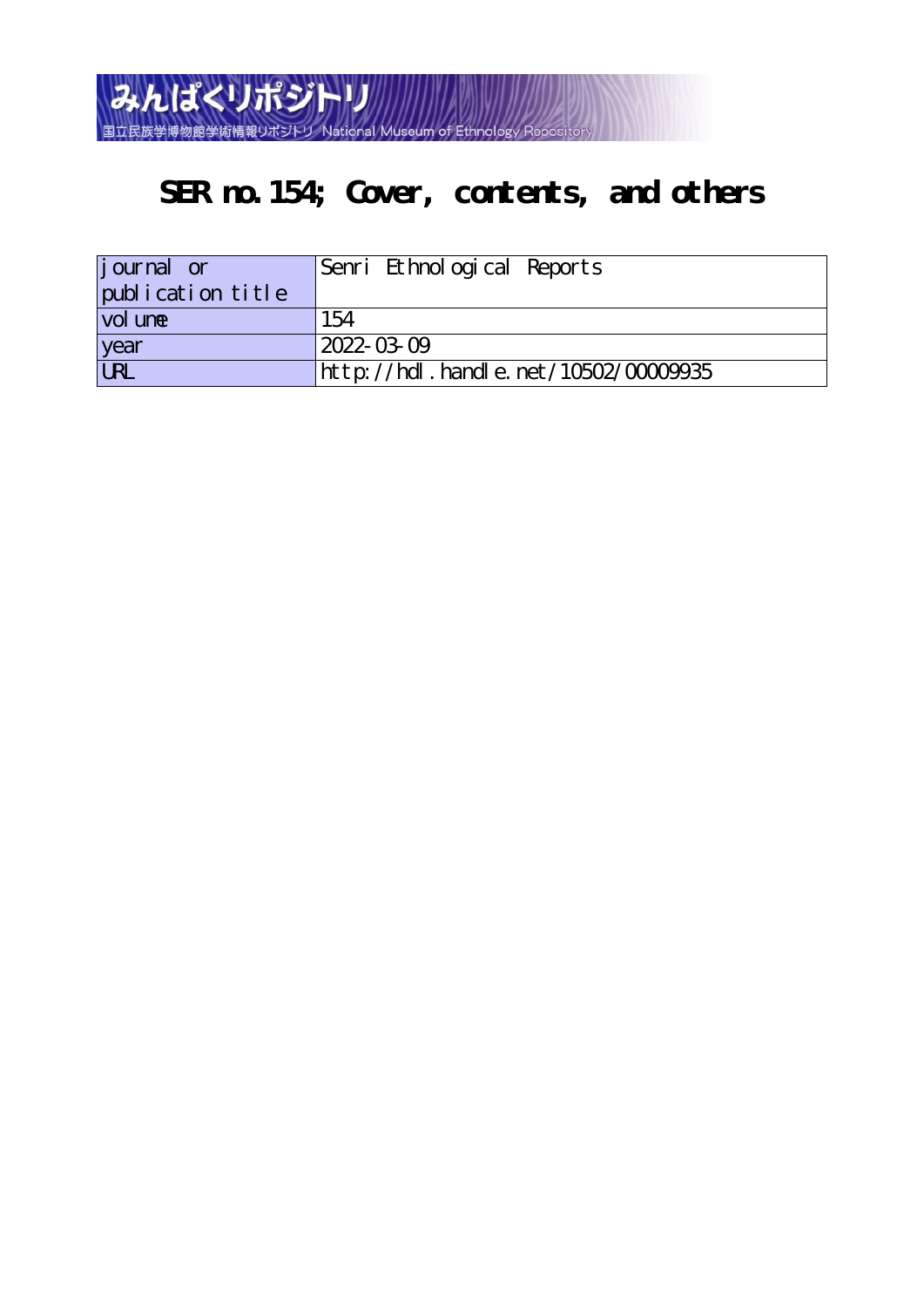| <b>Senri Ethnological Reports</b><br>154 | <b>SER</b><br>154<br><b>Reports</b>       | <b>Senri Ethnological</b><br>154                                                                                           |
|------------------------------------------|-------------------------------------------|----------------------------------------------------------------------------------------------------------------------------|
|                                          | Master of Mongolia,<br>A.<br>p<br>Simukov | <b>Master of Mongolia,</b><br>A. D. Simukov<br><b>His Life and Works</b>                                                   |
|                                          | Morris Rossabi<br>Yuki Konagaya<br>(eds.) | <b>Translated from the Russian by</b><br><b>Mary Rossabi</b><br><b>Edited by</b><br><b>Morris Rossabi</b><br>Yuki Konagaya |
| <b>ISSN 1340-6787</b>                    |                                           | <b>National Museum of Ethnology</b><br><b>Osaka 2022</b>                                                                   |

**ISBN 978-4-910055-01-5 C3039**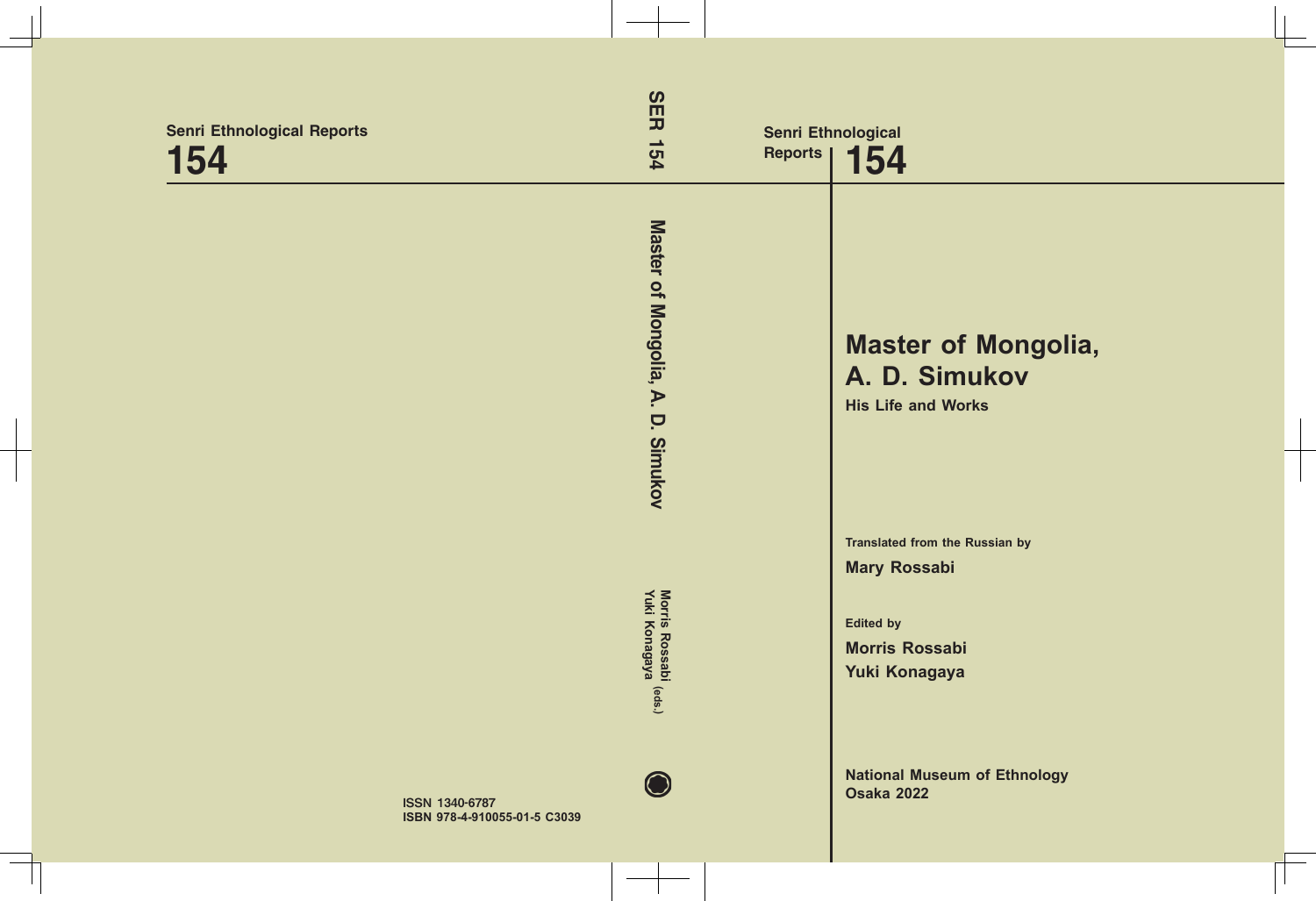#### **Senri Ethnological Reports**

*Senri Ethnological Reports* is an occasional series published by the National Museum of Ethnology. The volumes present in-depth anthropological, ethnological and related studies written by the museum staff, research associates, and visiting scholars.

| General editor           | Kenji Yoshida                                                                                |  |
|--------------------------|----------------------------------------------------------------------------------------------|--|
| <i>Associate editors</i> | Kyonosuke Hirai<br>Yuji Seki<br>Naoko Sonoda<br>Taeko Udagawa<br>Shota Fukuoka<br>Minoru Mio |  |
|                          | Atsushi Nobayashi                                                                            |  |

For information about previous issues see back page; for further information and free PDF downloads, see the museum website:

https://minpaku.repo.nii.ac.jp/

For enquiries about the series, please contact:

Publications Unit, National Museum of Ethnology Senri Expo Park, Suita, Osaka, 565-8511 Japan Fax: +81-6-6878-8429. Email: editorial@minpaku.ac.jp

Free copies may be requested for educational and research purposes.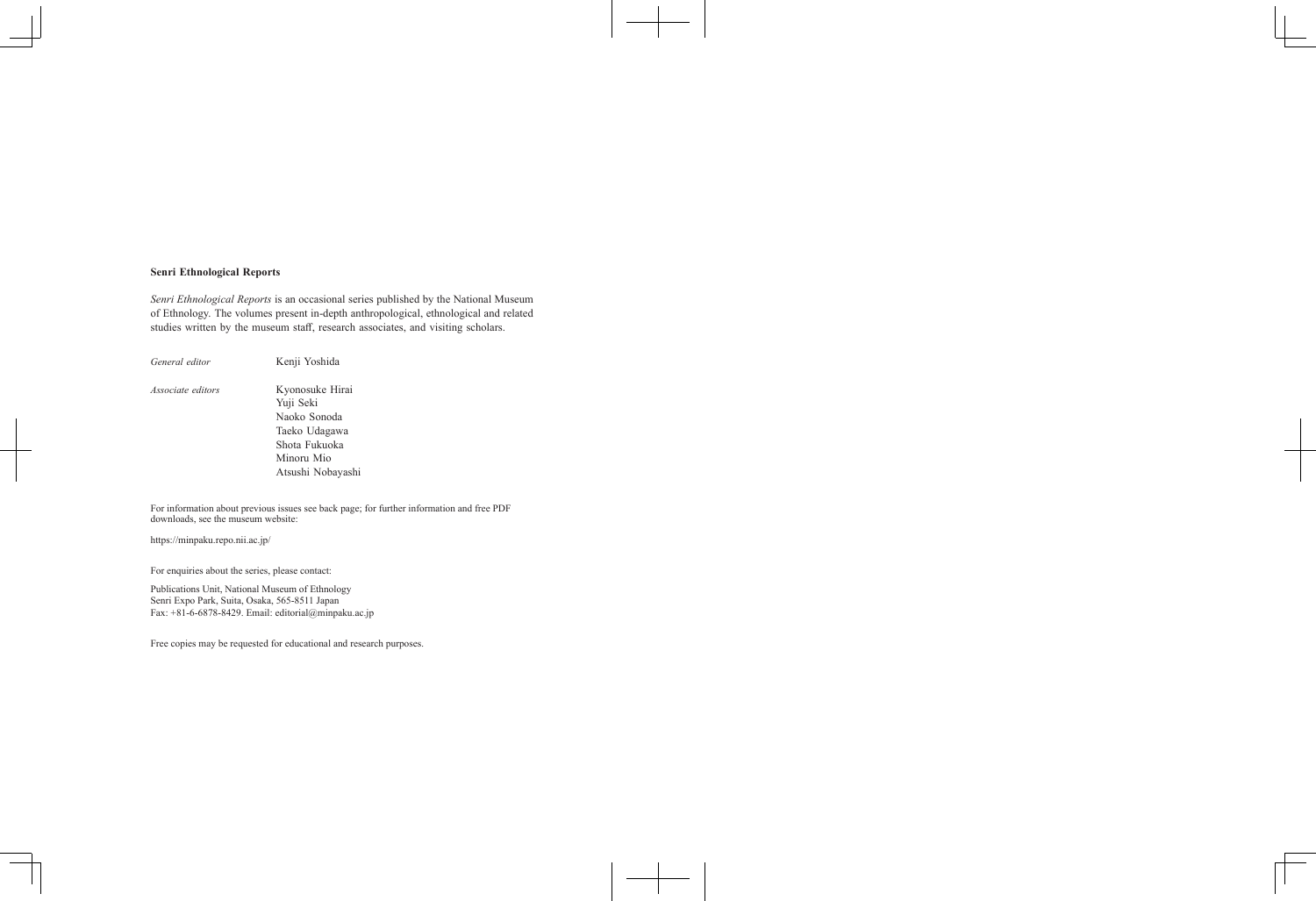**Senri Ethnological Reports**

# **154**

# **Master of Mongolia, A. D. Simukov**

### **His Life and Works**

Translated from the Russian by

Mary Rossabi

Edited by

Morris Rossabi Yuki Konagaya

**National Museum of Ethnology Osaka 2022**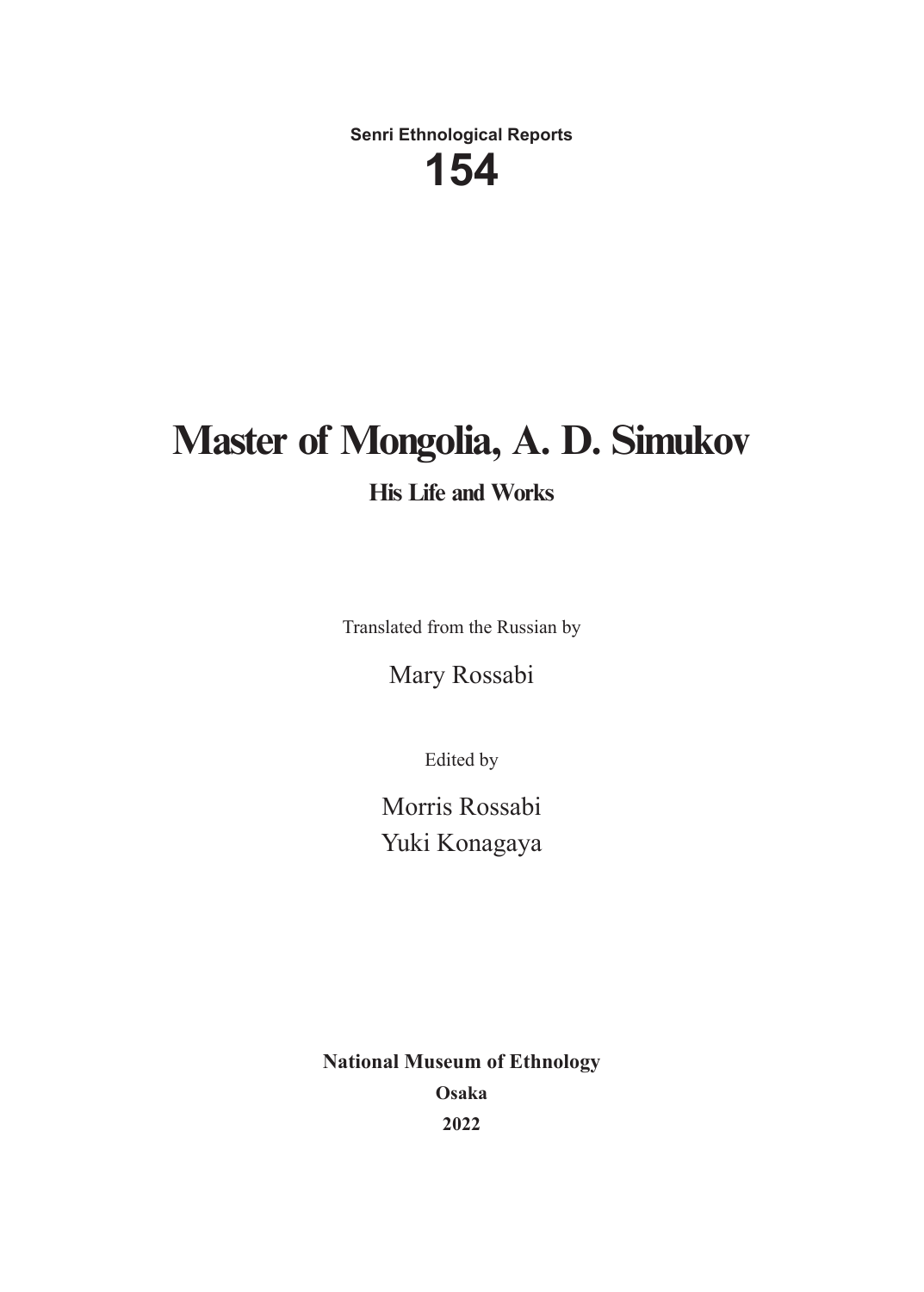Published by the National Museum of Ethnology Senri Expo Park, Suita, Osaka 565-8511, Japan

©2022 National Museum of Ethnology, Japan All rights reserved. Printed in Japan by Yubunsha Co., Ltd.

#### **Publication Data**

Senri Ethnological Reports 154 Master of Mongolia, A. D. Simukov Translated from the Russian by Mary Rossabi Edited by Morris Rossabi, Yuki Konagaya p.568 Includes bibliographical references.

ISSN 1340-6787 ISBN 978-4-910055-01-5 C3039 1. Simukov 2. Mongol 3. Tibet 4. biography 5. purge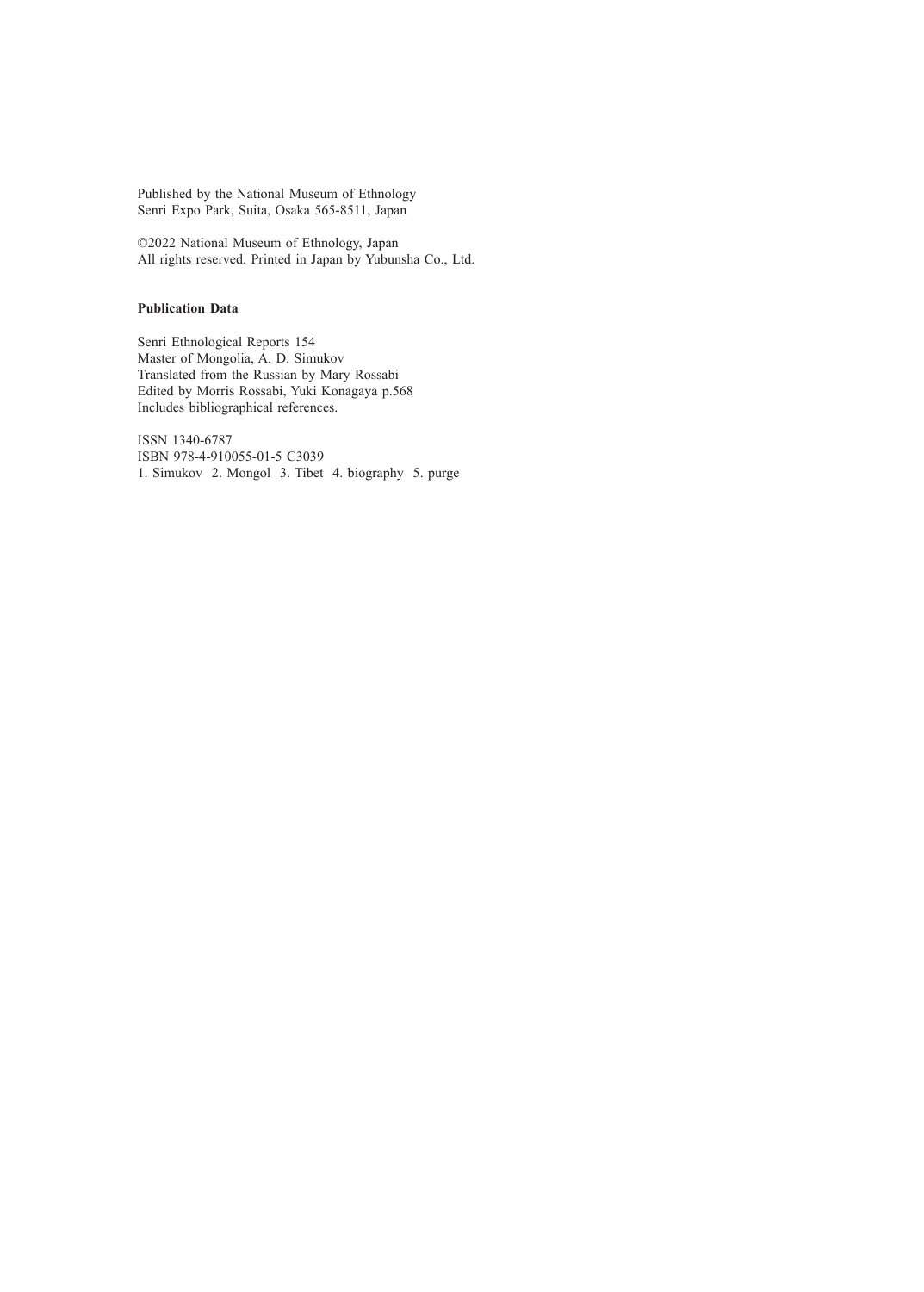| Preface                                                                                                                     | Yuki Konagaya <b>waka wa</b> v         |
|-----------------------------------------------------------------------------------------------------------------------------|----------------------------------------|
| Acknowledgements                                                                                                            | Mary Rossabi <b>Will</b>               |
| Biographical Sketch of Andrei Dmitrievich Simukov                                                                           | Morris Rossabi <b>in Service State</b> |
| Biography of Andrei Dmitrievich Simukov                                                                                     | N.A. Simukova <b>manusi</b> 1          |
| Chapter I. Petrograd - Sigeevka (1916-1920) <b>The Chapter I. Petrograd</b> - Sigeevka (1916-1920)                          |                                        |
| Chapter II. Sigeevka - Moscow (1920-1922) <b>Washington</b> 81                                                              |                                        |
|                                                                                                                             |                                        |
| Chapter IV. Mongolia (1926-1939) <b>William Strategie and Taylor</b> 141                                                    |                                        |
| Chapter V. Ulaanbaatar - Ulan-Ude - Arkhangelsk - ? (1939-1941) <b>Wester Arkhangelsk</b> - ?                               |                                        |
| Chapter VI. The War, Search in the Gulag, Rehabilitation,<br>Search for the Truth (1941–1990) <b>CONVERGENT:</b> 369        |                                        |
| Appendices                                                                                                                  |                                        |
| Appendix 1. Zoological Reports of the Tibetan Expedition<br>in 1925-1926 Led by P. K. Kozlov <b>William Strategier 2011</b> |                                        |
| Appendix 2. Diary of the Khangai Expedition in 1928 <b>The Contract of the Khangai Expedition</b> in 1928                   |                                        |
| Appendix 3. Notes on the Khangai Expedition in 1928 <b>Constant Contains 1928</b>                                           |                                        |
| References 561                                                                                                              |                                        |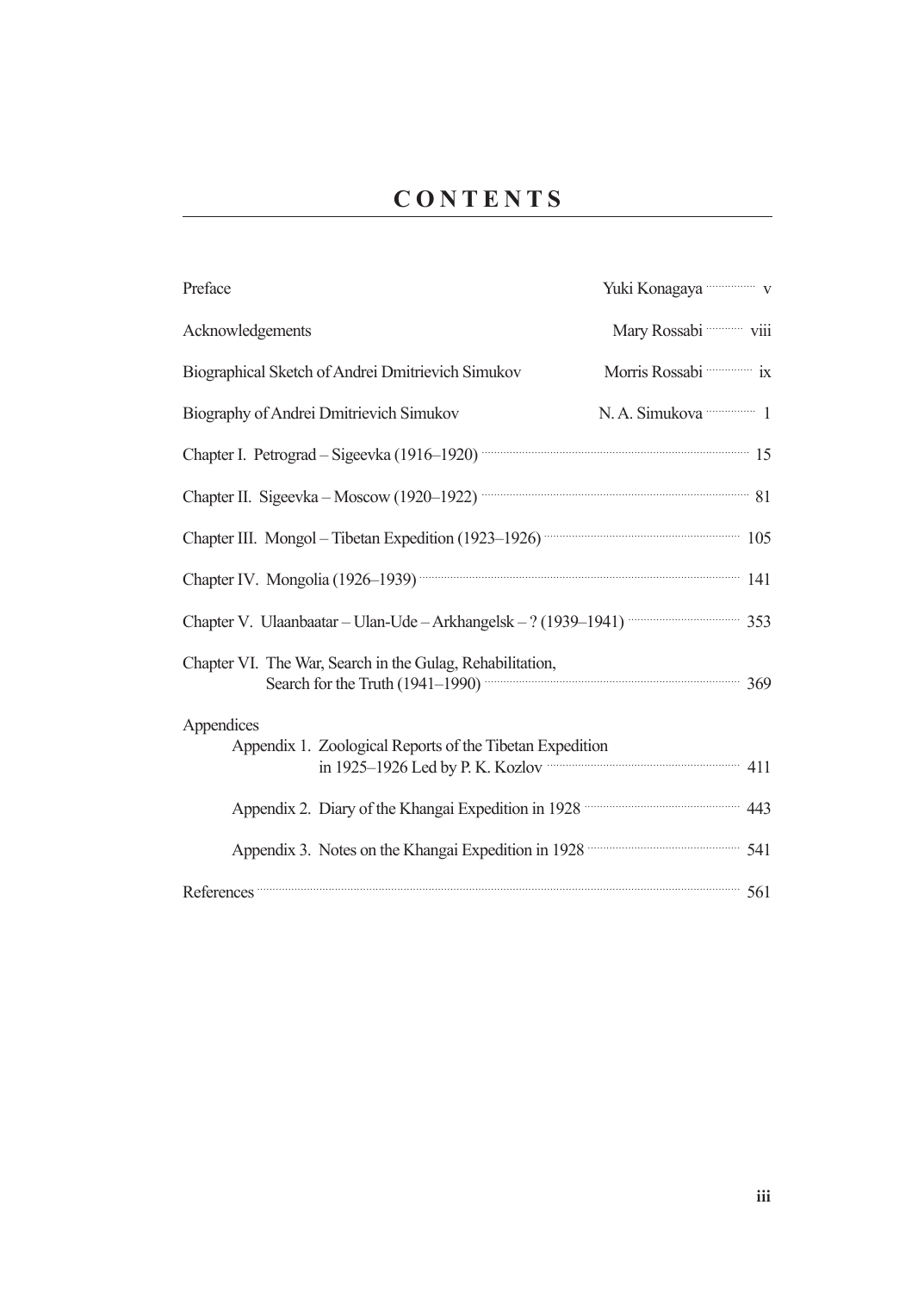**Chapter I Petrograd1) – Sigeevka (1916–1920)**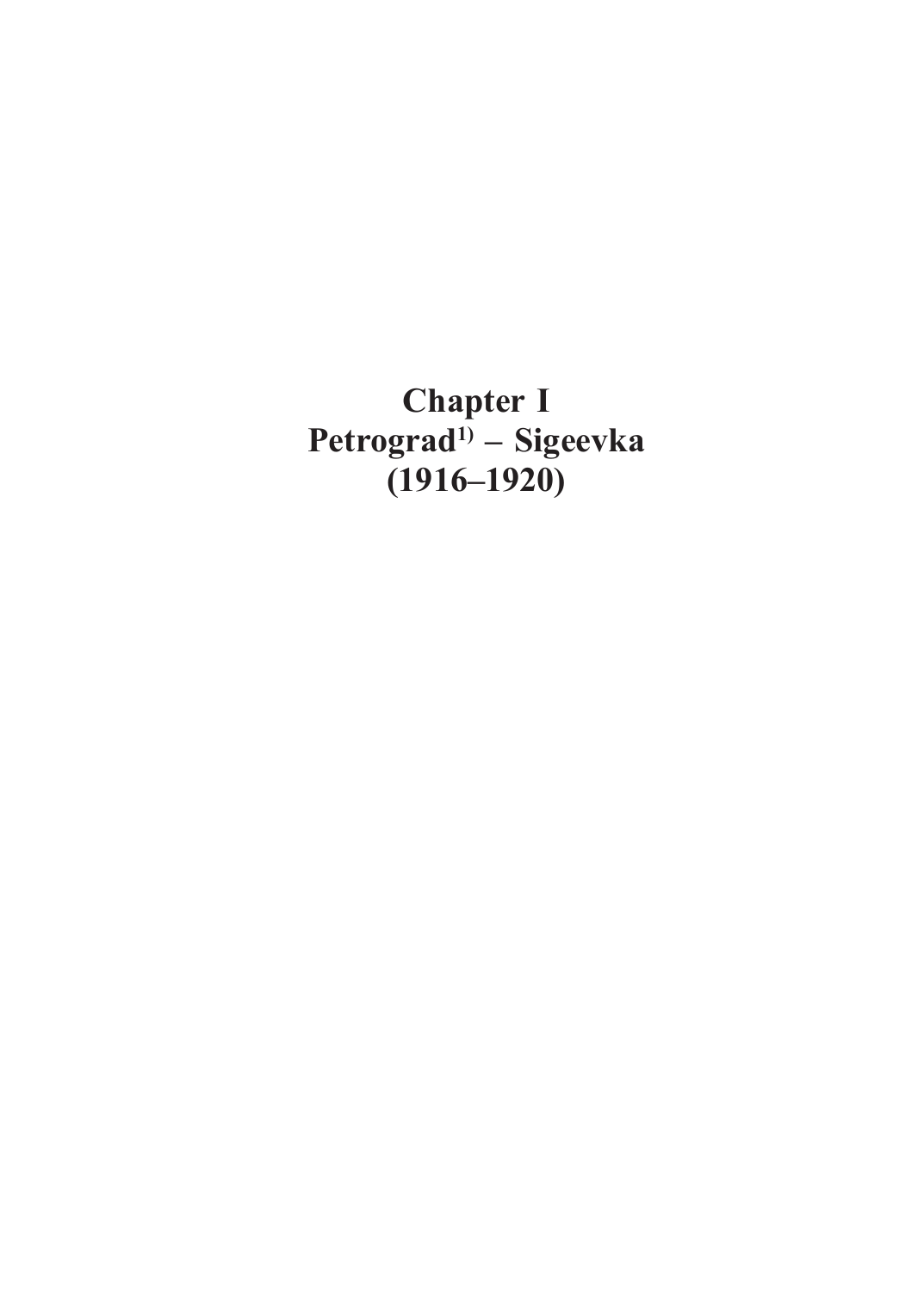**Chapter Ⅱ Sigeevka – Moscow (1920–1922)**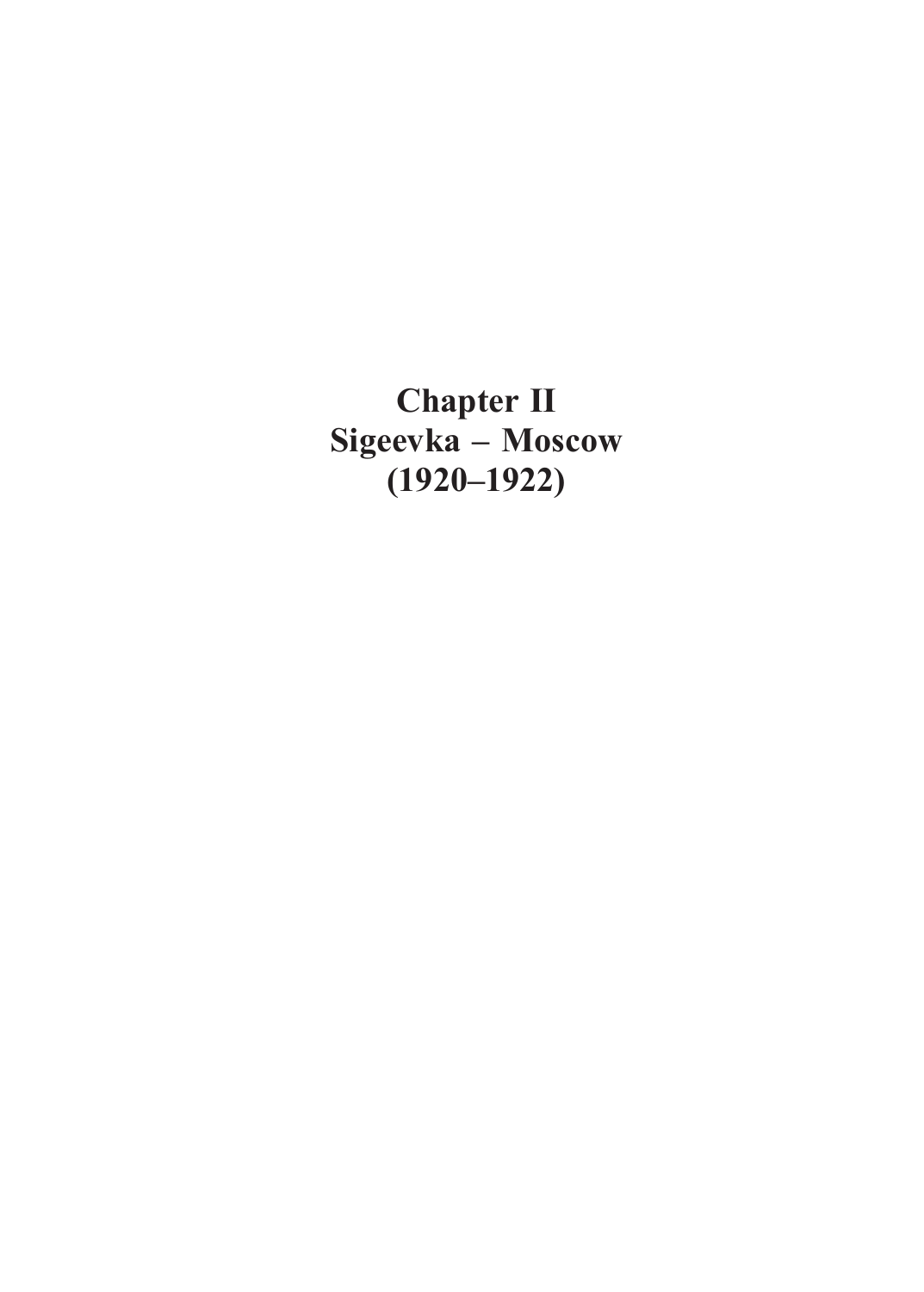## **Chapter Ⅲ Mongol – Tibetan Expedition1) (1923–1926)**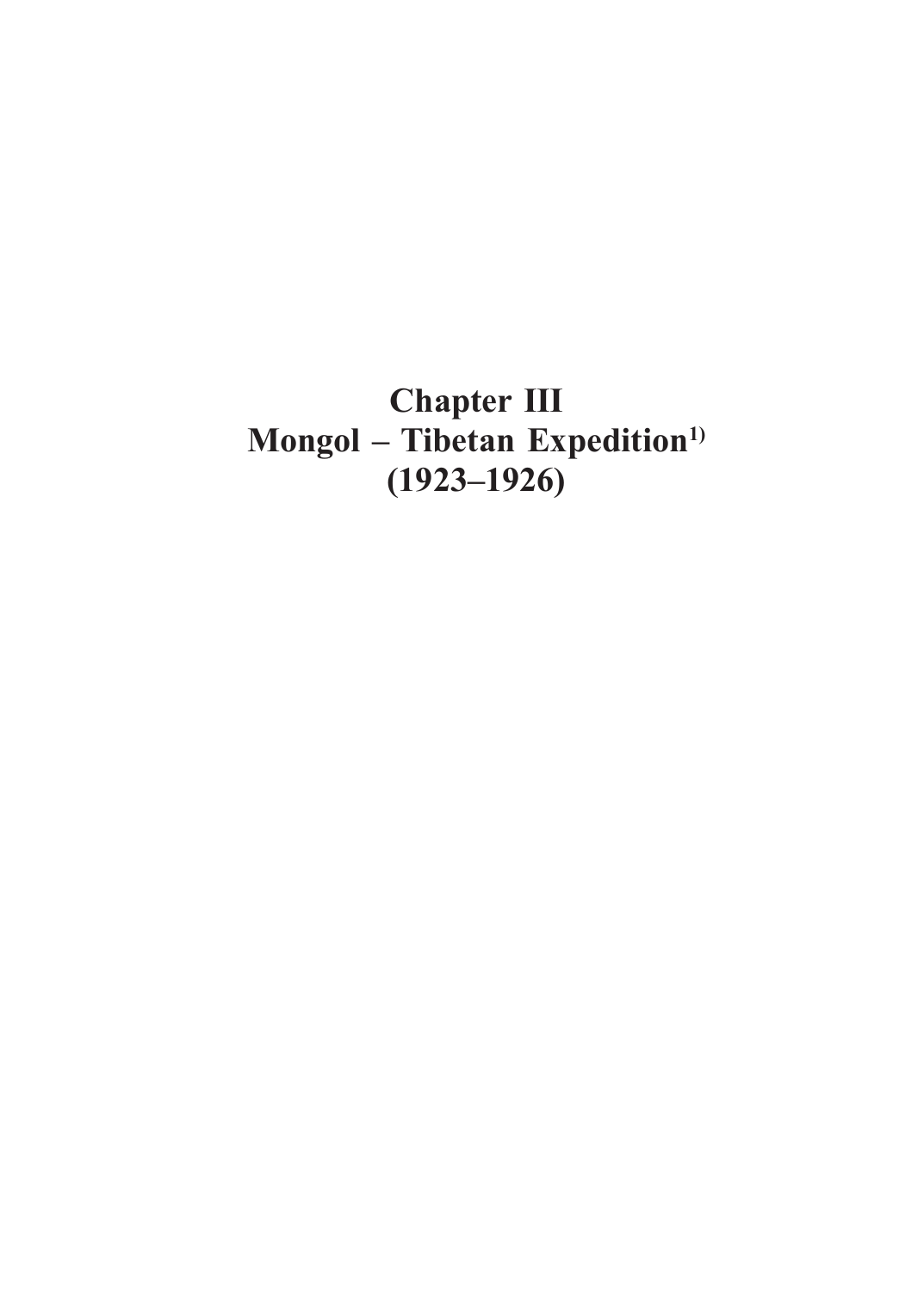**Chapter Ⅳ Mongolia (1926–1939)**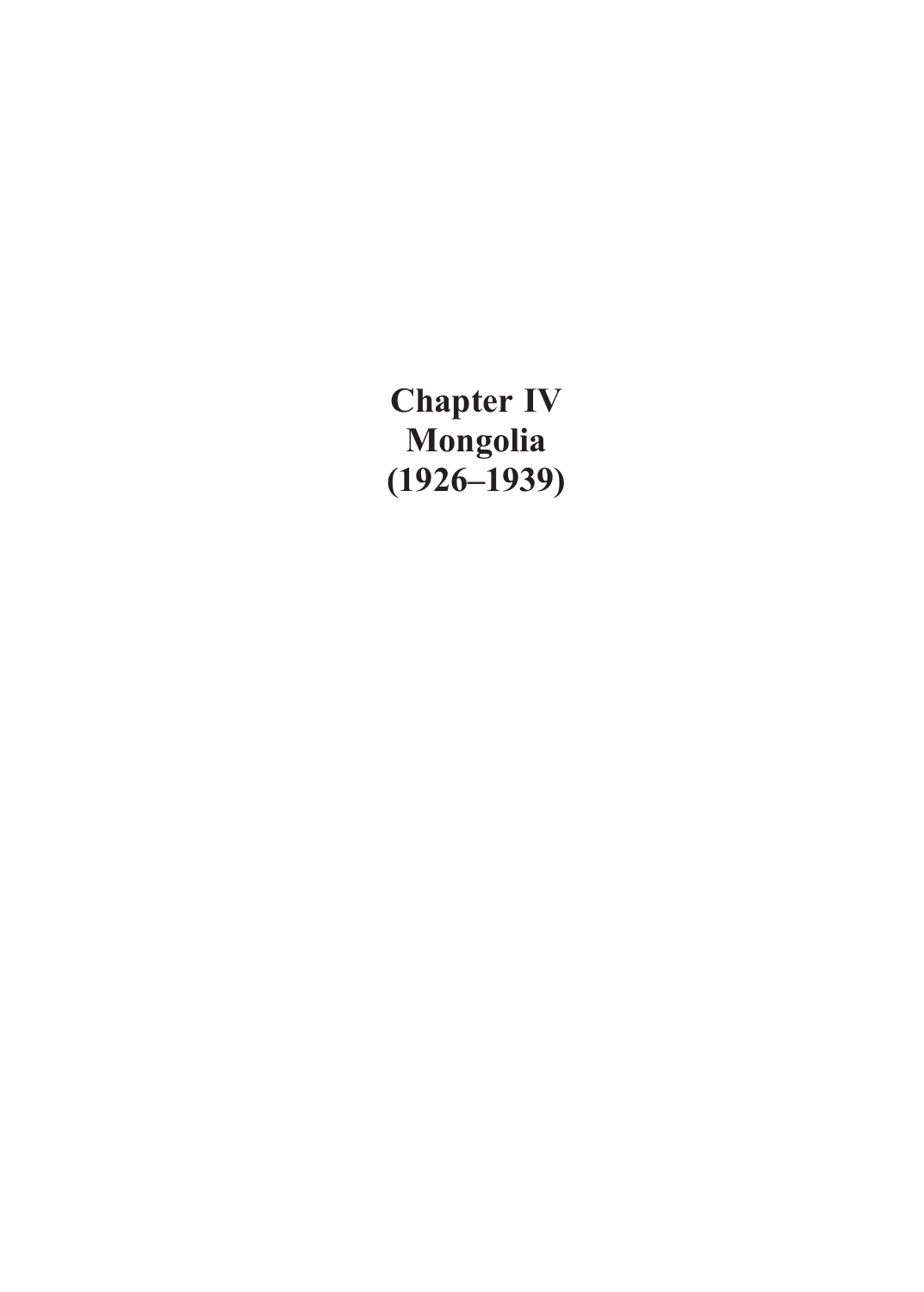**Chapter Ⅴ Ulaanbaatar – Ulan-Ude – Arkhangelsk –? (1939–1941)**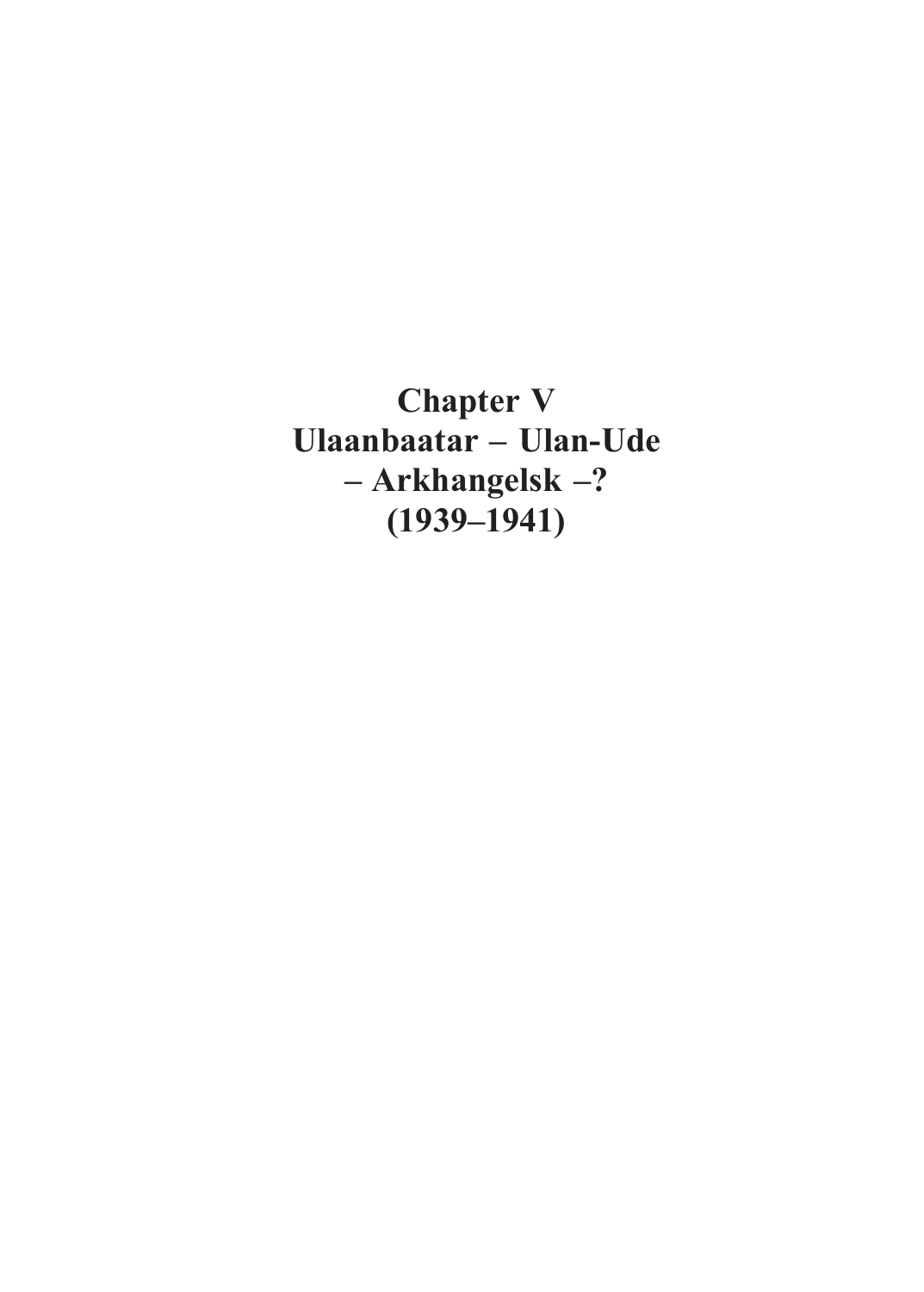**Chapter Ⅵ The War, Search in the Gulag, Rehabilitation, Search for the Truth (1941–1990)**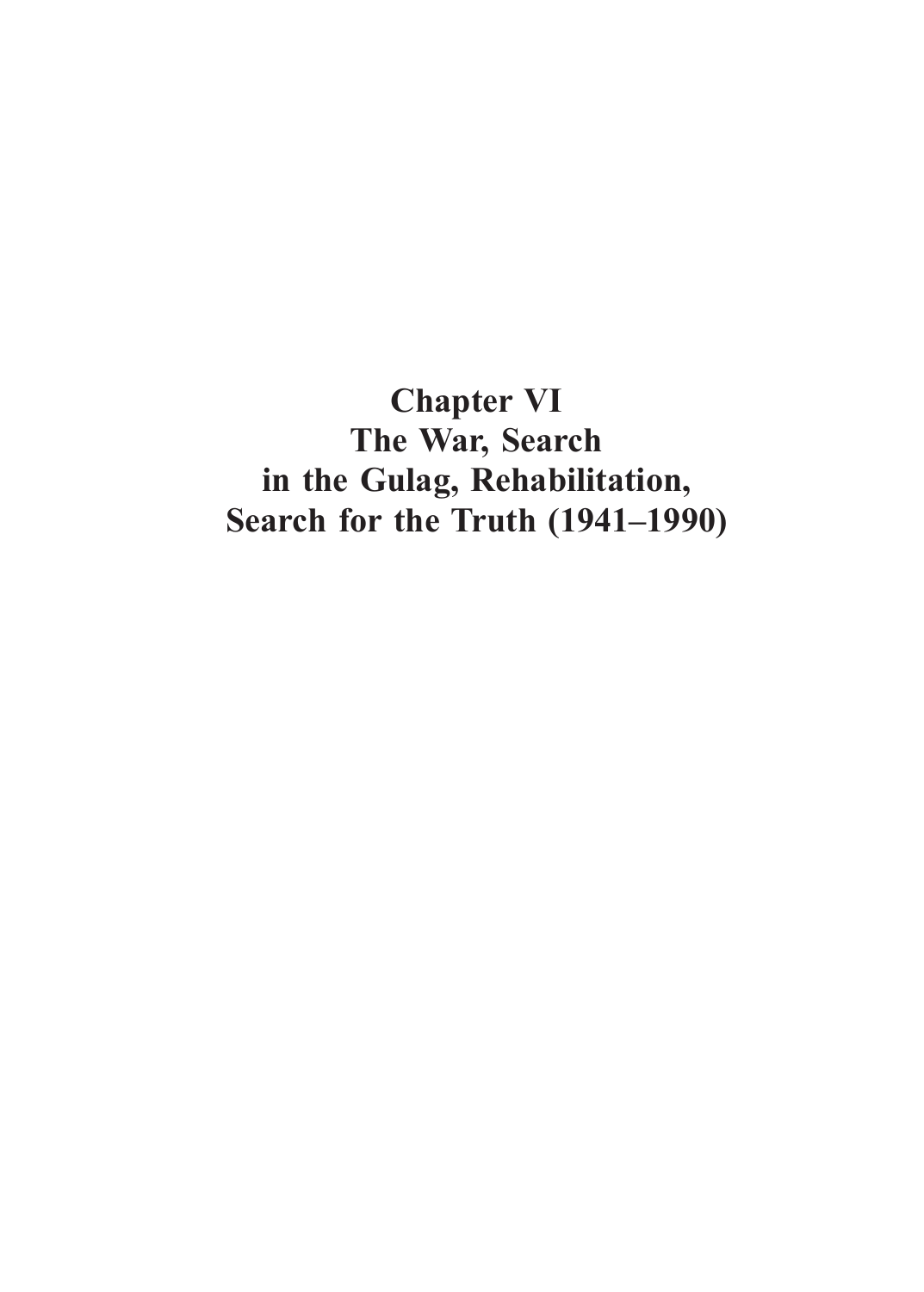### **Appendix 1 Zoological Reports of the Tibetan Expedition in 1925–1926 Led by P. K. Kozlov**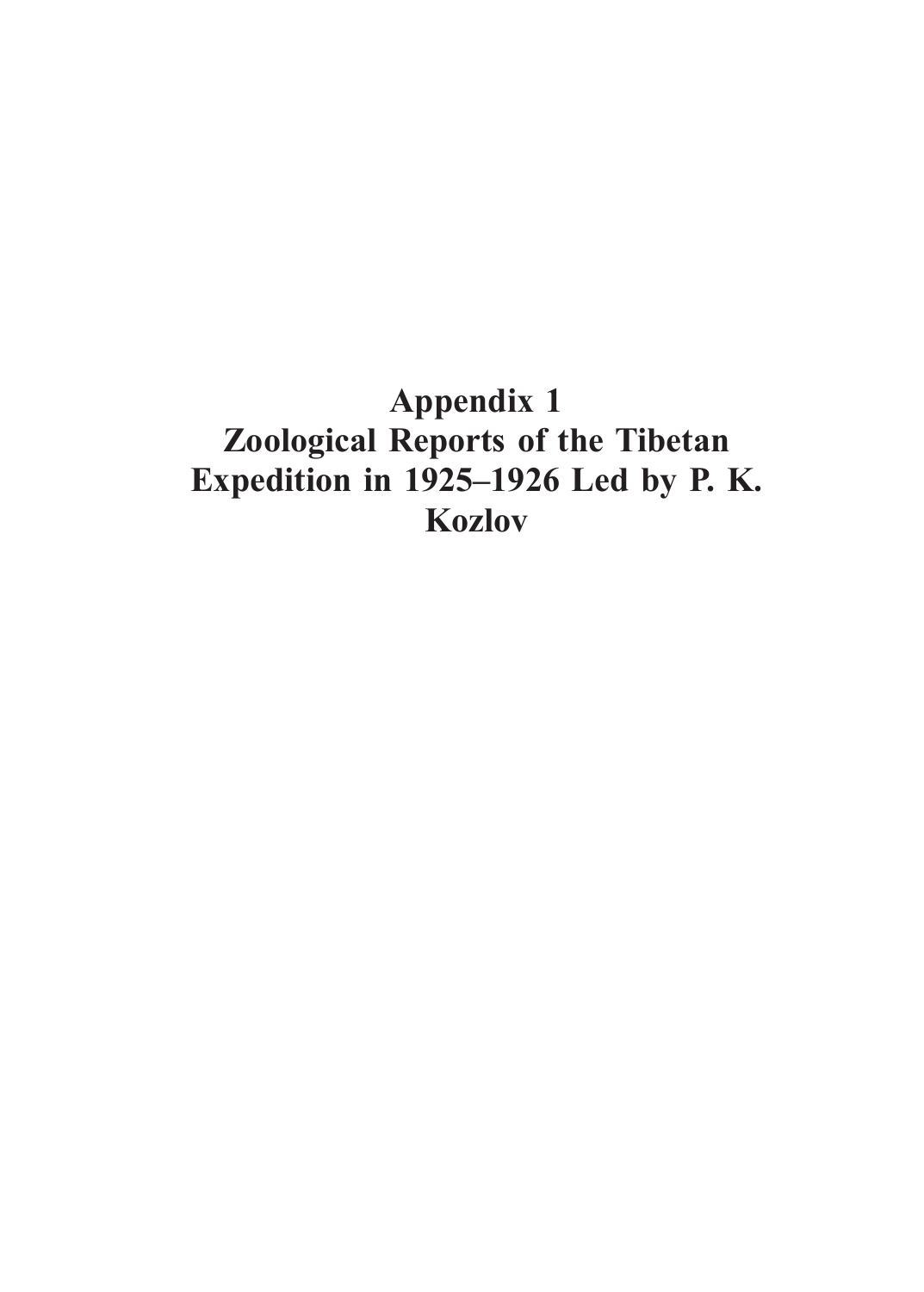## **Appendix 2 Diary of the Khangai Expedition in 1928**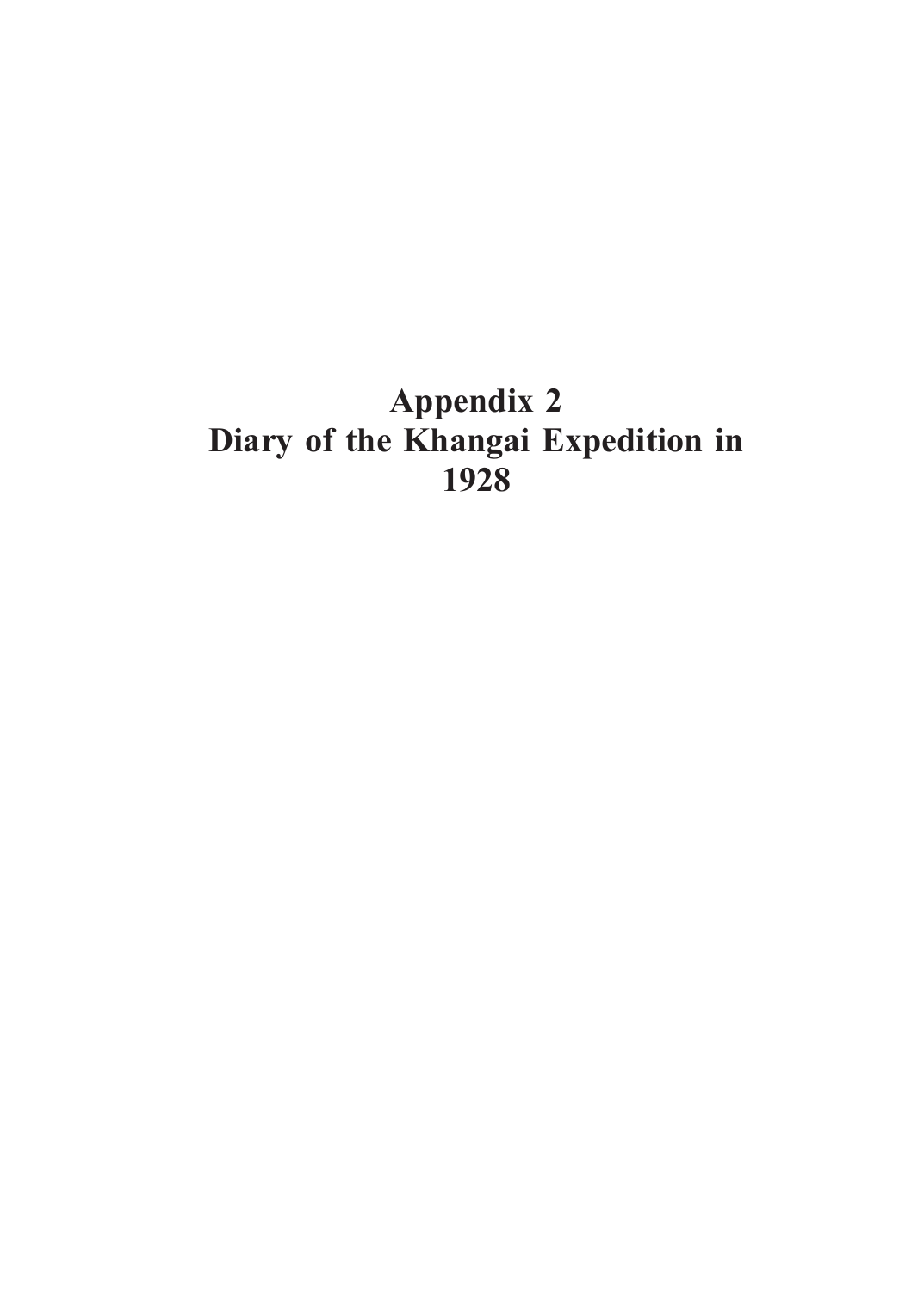## **Appendix 3 Notes on the Khangai Expedition in 1928**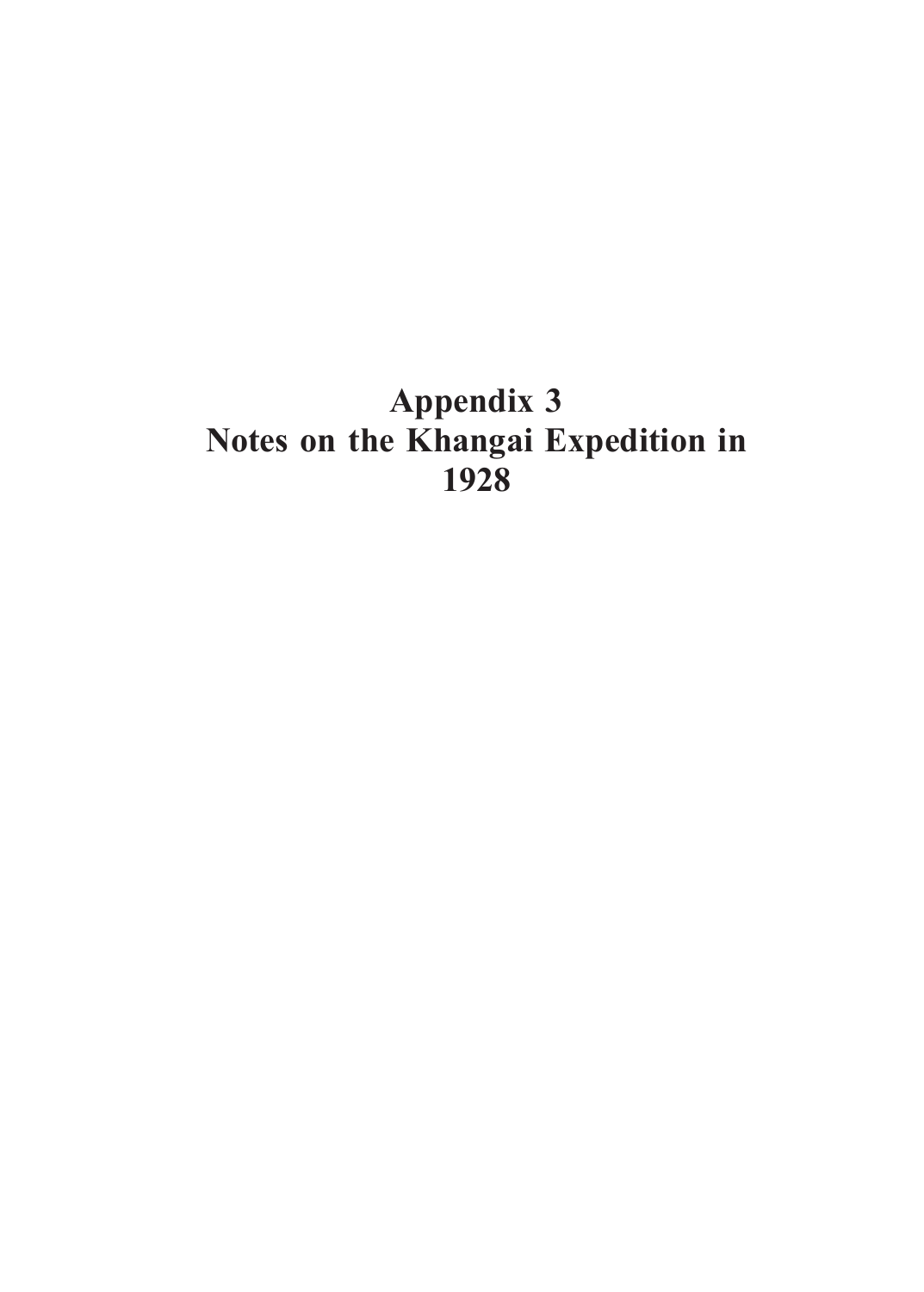#### **Senri Ethnological Reports**(最新号)

当館のウェブサイトにてバックナンバーのPDFをダウンロードすることができます。 https://minpaku.repo.nii.ac.jp/

No.153 片倉もとこフィールド調査資料の研究(2021; 西尾哲夫・縄田浩志 編; 日本語)

- No.152 Sur la notion de culture populaire au Moyen-Orient: Approches franco-japonaises croisées (2020; eds. Dominique Casajus, Tetsuo Nishio, François Pouillon and Tsuyoshi Saito; フラ ンス語)
- No.151 Исследователь Монголии А.Д.Симуков: письма, дневники, документы(2021; COCT. Юки Конагая, Наталия Симуко; ロシア語)
- No.<sup>150</sup> 客家族群與全球現象―華僑華人在「南側地域」的離散與現況(2020; 河合洋尚・張維安 編; 中国語)
- No.149 世界の捕鯨文化––現状・歴史・地域性 (2019; 岸上伸啓編; 日本語)
- No.148 カクチケル年代記(2019; 八杉佳穂著; 日本語・英語・スペイン語・カクチケル語)
- No.147 台湾原住民の姓名と身分登録(2019; 野林厚志・松岡 格編; 日本語・中国語)
- No.146 *Satawalese Cultural Dictionary*(2018; comp. Sauchomal Sabino, Tomoya Akimichi, Shuzo Ishimori, Ken'ichi Sudo, Hiroshi Sugita, and Ritsuko Kikusawa, ed. Lawrence A. Reid; 英語・サタワル語)
- No.145 展覧会の研究「ラテンアメリカの音楽と楽器」展 アンケート調査を中心として(2018; 山本紀夫著; 日本語)
- No.144 社会主义制度下的中国饮食文化与日常生活(2018; 河合洋尚・刘 征宇编; 中国語・日本語・ 英語)
- No.143 *How Do Biomedicines Shape People's Lives, Socialities and Landscapes?*(2017; eds. Akinori Hamada and Mikako Toda; 英語)
- No.142 中国における歴史の資源化の現状と課題(2017; 塚田誠之・河合洋尚編; 日本語・中国語)
- No.141 アーミッシュたちの生き方––エイジ・フレンドリー・コミュニティの探求 (2017; 鈴木 七美; 日本語)
- No.140 国立民族学博物館収蔵「ホピ製」木彫人形資料熟覧 ソースコミュニティと博物館資料 との「再会」1(2017; 伊藤敦規編; 日本語・英語)
- No.139 財団法人日本民族学協会附属民族学博物館(保谷民博)旧蔵資料の研究(2017; 飯田 卓・ 朝倉敏夫編; 日本語)